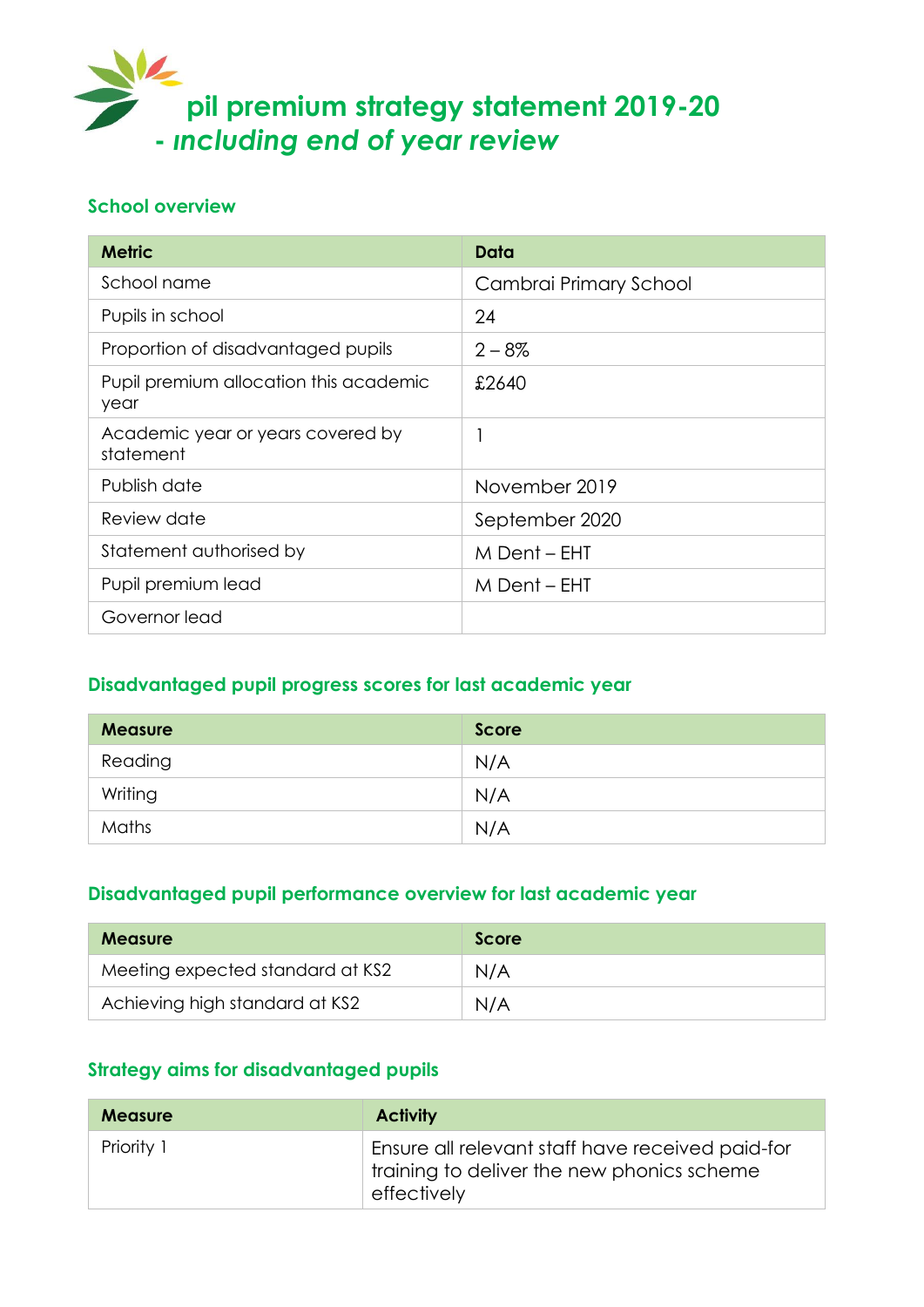| Priority 2                                       | Ensure resources are available to support the<br>vocabulary development for those children who<br>require support in vocabulary acquisition |
|--------------------------------------------------|---------------------------------------------------------------------------------------------------------------------------------------------|
| Barriers to learning these<br>priorities address | Ensure staff follow the agreed research driven<br>materials effectively to ensure progress.                                                 |
| Projected spending                               | £750                                                                                                                                        |

# **Teaching priorities for current academic year**

| Aim                               | <b>Target</b>                                                                        | <b>Target date</b> |
|-----------------------------------|--------------------------------------------------------------------------------------|--------------------|
| Progress in Reading               | Ensure 50% children at least meet<br>the ELG in reading                              | <b>July 2020</b>   |
| Progress in Writing               | Ensure 50% children at least meet<br>the ELG in writing                              | <b>July 2020</b>   |
| Progress in<br><b>Mathematics</b> | Ensure 50% children at least exceed<br>the ELG in number / SSM                       | <b>July 2020</b>   |
| Phonics                           | Ensure 50% children are secure in<br>phase 3 - 'Year 1 ready'                        | <b>July 2020</b>   |
| <b>EYFS Progress</b>              | Ensure that both children make<br>accelerated progress from their<br>starting points | <b>July 2020</b>   |

# **Targeted academic support for current academic year**

| <b>Measure</b>                                   | <b>Activity</b>                                                                                                                             |
|--------------------------------------------------|---------------------------------------------------------------------------------------------------------------------------------------------|
| Priority 1                                       | Ensure all relevant staff have received paid-for<br>training to deliver the new phonics scheme<br>effectively                               |
| Priority 2                                       | Ensure resources are available to support the<br>vocabulary development for those children who<br>require support in vocabulary acquisition |
| Barriers to learning these<br>priorities address | Ensure staff follow the agreed research driven<br>materials effectively to ensure progress.                                                 |
| Projected spending                               | £1000                                                                                                                                       |

# **Wider strategies for current academic year**

| <b>Measure</b> | <b>Activity</b>                                                                 |  |
|----------------|---------------------------------------------------------------------------------|--|
| Priority 1     | Additional support staff time to support<br>attendance issues in absence of PSA |  |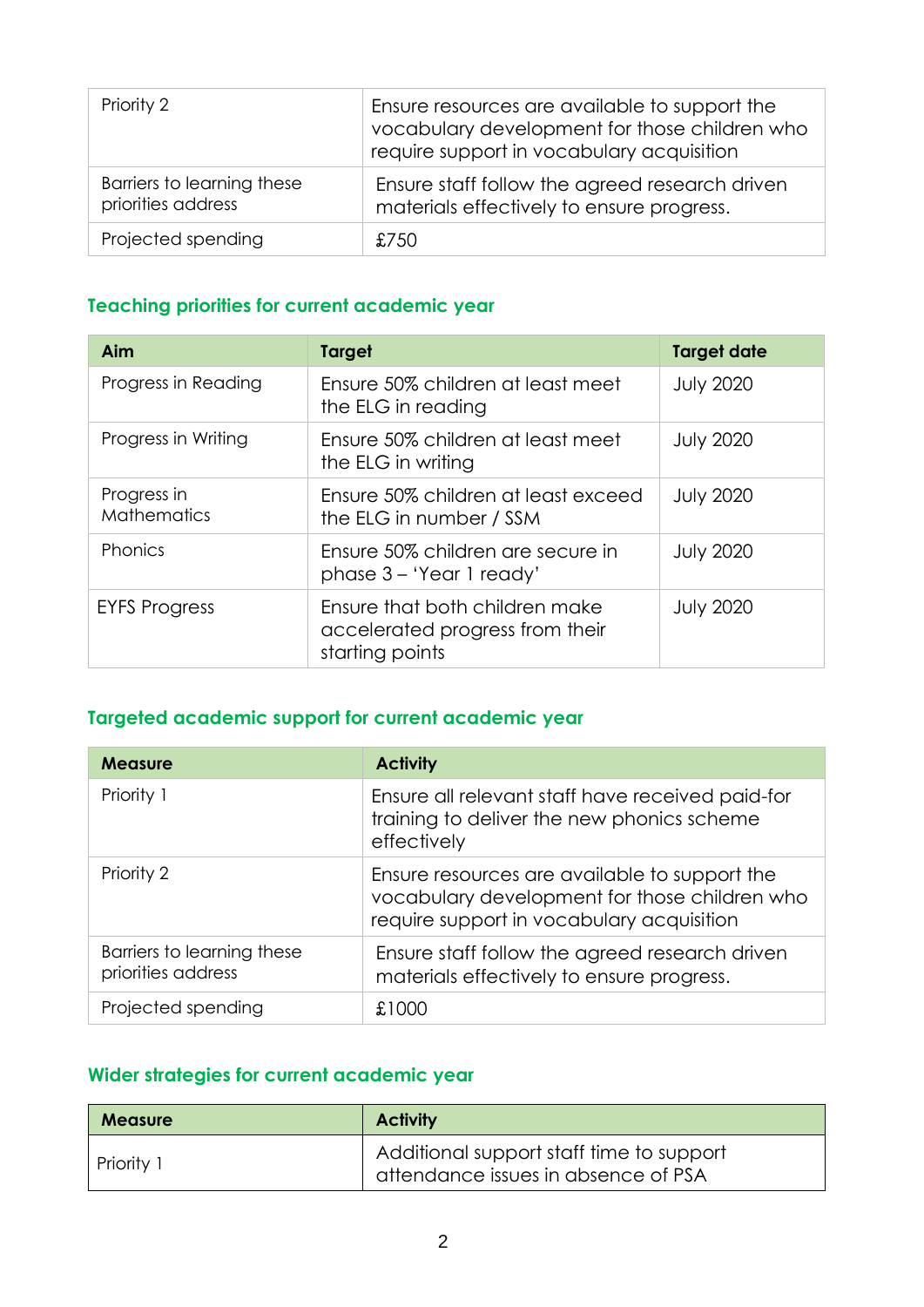| Priority 2                                       | Ensure PP are able to partake in all school<br>opportunities which require donations from<br>families                                         |
|--------------------------------------------------|-----------------------------------------------------------------------------------------------------------------------------------------------|
| Barriers to learning these<br>priorities address | Improving attendance and readiness to learn<br>for the most disadvantaged pupils. Ensure<br>children experience the full co-curriculum offer. |
| Projected spending                               | £1000                                                                                                                                         |

### **Monitoring and Implementation**

| Area                | <b>Challenge</b>                                                                                              | <b>Mitigating action</b>                                                                                                 |
|---------------------|---------------------------------------------------------------------------------------------------------------|--------------------------------------------------------------------------------------------------------------------------|
| Teaching            | Ensuring staff use and<br>remain faithful to the bought<br>in phonic and vocabulary<br>development approaches | Monitoring centred around<br>phonic and vocabulary<br>acquisition teaching - internal<br>and external validation         |
| Targeted<br>support | Ensuring time is protected to<br>facilitate the small<br>vocabulary development<br>groups                     | Timetabled in sessions, EHY<br>seeking additional funding to<br>support high needs children<br>with additional capacity. |
| Wider strategies    | Lack of confidence to tackle<br>attendance issues.                                                            | EHT initially support to model<br>approach and policies -<br>increased EHT time in school                                |

### **Review: last year's aims and outcomes**

| <b>Aim</b>              | <b>Outcome</b>                                                                                       |
|-------------------------|------------------------------------------------------------------------------------------------------|
| Progress in Reading     | 50% of children met ELG - target met                                                                 |
| Progress in Writing     | 50% of children met ELG - target met                                                                 |
| Progress in Mathematics | 50% of children met ELG - target met                                                                 |
| Phonics                 | 50% on track for phonics attainment                                                                  |
| <b>EYFS Progress</b>    | One child made outstanding<br>progress. The other child made<br>progress from their starting points. |

### **Review: last year's wider impact**

 All staff attended paid-for phonics training – this enabled the reading system to be delivered with fidelity and facilitate strong lockdown remote reading activities. Observations by school leaders, Trust leaders and the DFE monitoring visited highlight strong practice in this area.